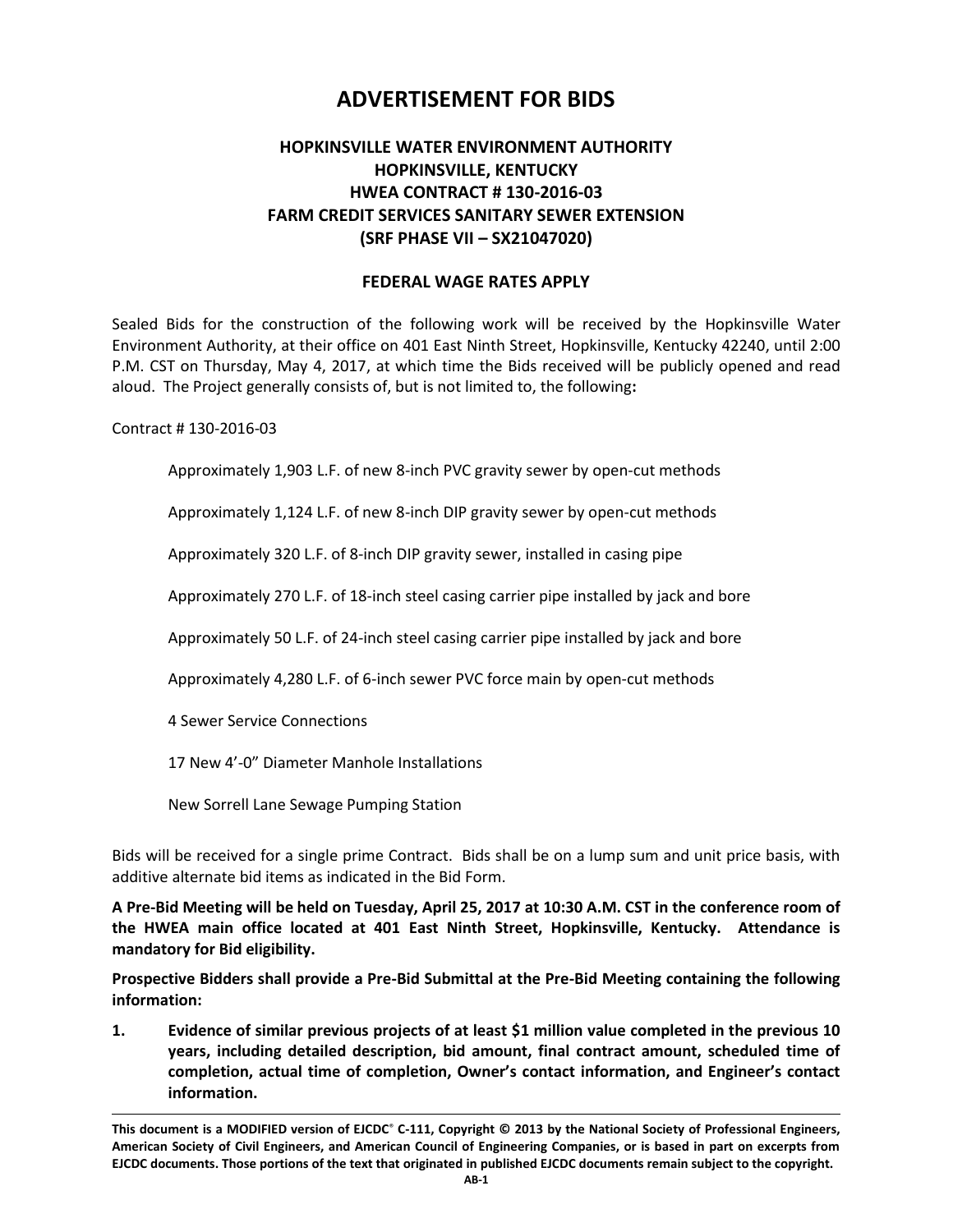- **2. Description of any lawsuits or claims the Bidder has been party to in the previous 10 years including resolution.**
- **3. Number of employees directly employed by the Bidder.**
- **4. Resumes or description of the proposed Project Manager and Project Superintendent including name, relevant experience, and employment history with the Bidder.**

The Issuing Office for the Bidding Documents is: J. R. Wauford & Company, Consulting Engineers, Inc., P.O. Box 140350, 2835 Lebanon Pike, Nashville, Tennessee 37214. Inquiries should be directed to J. Gregory Davenport, P.E., Project Manager, gregd@jrwauford.com. Prospective Bidders may examine the Bidding Documents at the Issuing Office on Mondays through Fridays between the hours of 8:00 A.M. and 5:00 P.M., and may obtain copies of the Bidding Documents from the Issuing Office as described below.

Bidding Documents also may be examined at:

Kentucky PTAC, One Quality St., Suite 635, Lexington, KY 40507

Office of Civil Rights & Small Business Development, Department of Transportation, 200 Mero Street, Frankfort, KY 40622

Minority Economic Development Initiative, Hopkinsville-Christian County Economic Development Council, 1101A S. Main St., Hopkinsville, KY 42240

J. R. Wauford & Company, Consulting Engineers, Inc., 2835 Lebanon Pike, Nashville, Tennessee 37214

Builders Exchange of Kentucky, 2300 Meadow Drive, Louisville, KY 40218

Builders Exchange of Tennessee, 2322 Winford Ave., Nashville, TN 37211

CMD / CDC News / BidClerk / iSqFt, 30 Technology Pkwy South, Suite 100, Norcross, GA 30092

DODGE Data & Analytics for their website at www.construction.com

Nashville Contractors Association, 7430 Burleson Lane, Murfreesboro, TN 37129

The Bidding documents may also be viewed at the office of the HWEA at 401 East Ninth Street, Hopkinsville, Kentucky 42240, on Mondays through Fridays between the hours of 8:00 A.M. and 4:30 P.M.; and the office of the Engineer, J. R. Wauford & Company, Consulting Engineers, Inc., P.O. Box 140350, 2835 Lebanon Pike, Nashville, Tennessee 37214**,** on Mondays through Fridays between the hours of 8:00 A.M. and 5:00 P.M.

Printed copies of the Bidding Documents may be obtained from the Issuing Office, during the hours indicated above, upon a non-refundable payment of \$250.00 for each set. Checks for Bidding Documents shall be payable to "J. R. Wauford & Company". Upon request and receipt of the document payment indicated above, the Issuing Office will transmit the Bidding Documents via delivery service. The date that the Bidding Documents are transmitted by the Issuing Office will be considered the Bidder's date of receipt of the Bidding Documents. Partial sets of Bidding Documents will not be available from the Issuing Office. Neither Owner nor Engineer will be responsible for full or partial sets of Bidding Documents, including Addenda if any, obtained from sources other than the Issuing Office.

**This document is a MODIFIED version of EJCDC**® **C-111, Copyright © 2013 by the National Society of Professional Engineers, American Society of Civil Engineers, and American Council of Engineering Companies, or is based in part on excerpts from EJCDC documents. Those portions of the text that originated in published EJCDC documents remain subject to the copyright.**